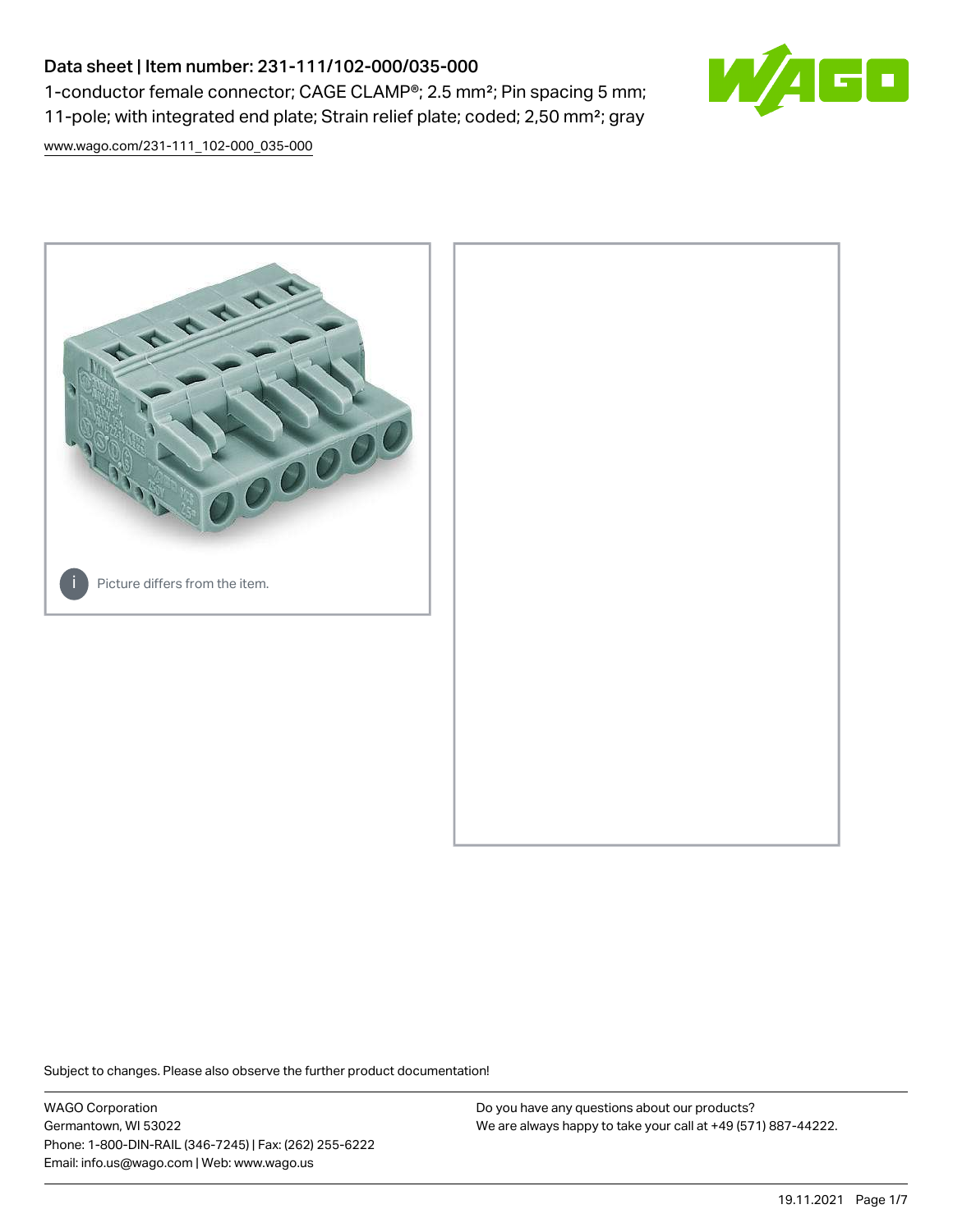

Dimensions in mm

L = pole no. x pin spacing

2- to 3-pole female connectors – one latch only

# Item description

- **Universal connection for all conductor types**
- Easy cable pre-assembly and on-unit wiring via vertical and horizontal CAGE CLAMP<sup>®</sup> actuation  $\blacksquare$
- $\blacksquare$ Integrated test ports
- $\blacksquare$ With coding fingers

Subject to changes. Please also observe the further product documentation! Data

WAGO Corporation Germantown, WI 53022 Phone: 1-800-DIN-RAIL (346-7245) | Fax: (262) 255-6222 Email: info.us@wago.com | Web: www.wago.us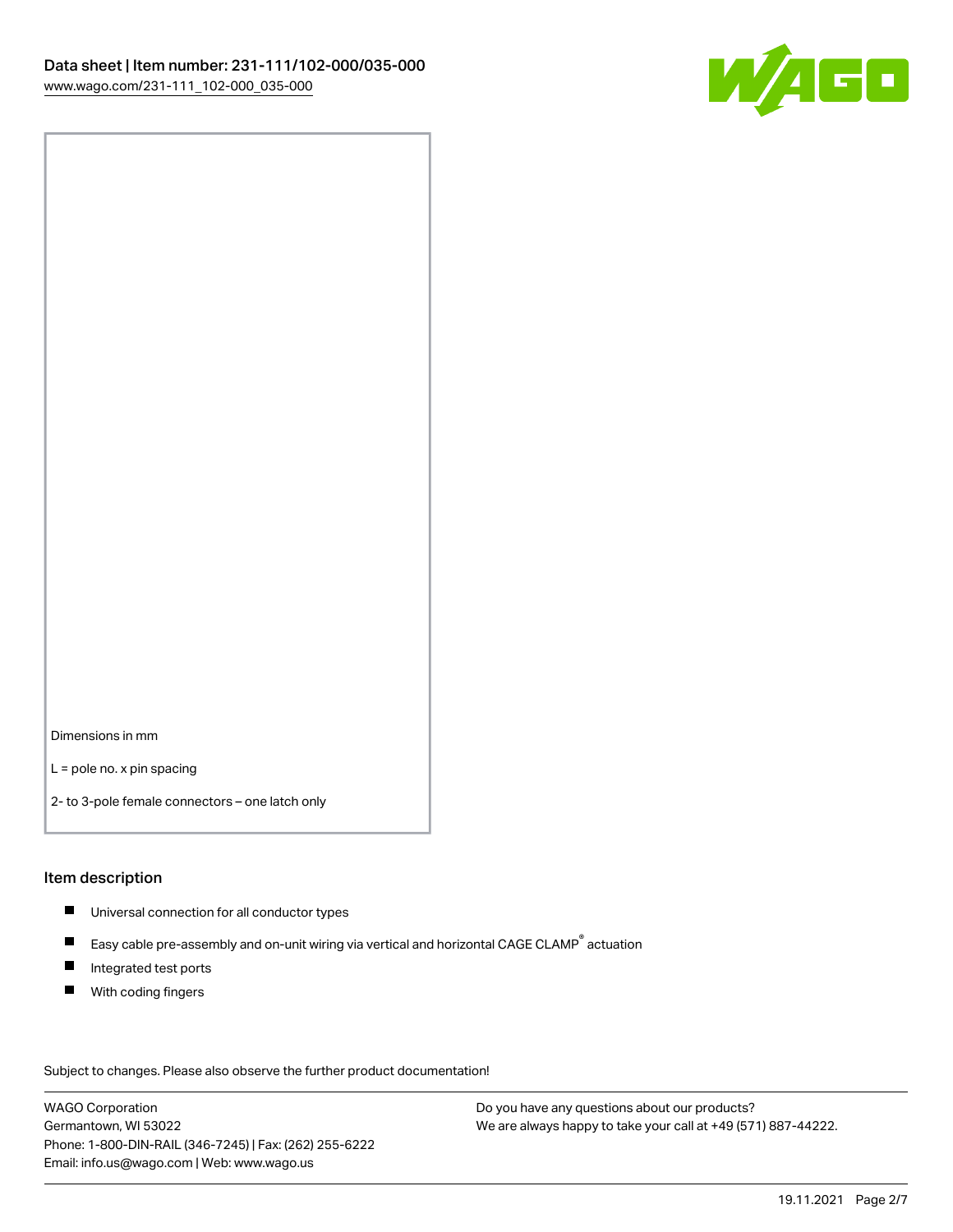

# Data Connection data

# Connection 1

| Connection technology                             | CAGE CLAMP®                             |
|---------------------------------------------------|-----------------------------------------|
| Actuation type                                    | Operating tool                          |
| Solid conductor                                   | $0.082.5$ mm <sup>2</sup> / 28  12 AWG  |
| Fine-stranded conductor                           | $0.08$ 2.5 mm <sup>2</sup> / 28  12 AWG |
| Fine-stranded conductor; with insulated ferrule   | $0.251.5$ mm <sup>2</sup>               |
| Fine-stranded conductor; with uninsulated ferrule | $0.252.5$ mm <sup>2</sup>               |
| Strip length                                      | 89 mm / 0.31  0.35 inch                 |
| Number of poles                                   | 11                                      |
| Conductor entry direction to mating direction     | 0°                                      |
|                                                   |                                         |

## Notes

| Safety information 1 | The <i>MCS – MULTI CONNECTION SYSTEM</i> includes connectors<br>without breaking capacity in accordance with DIN EN 61984. When<br>used as intended, these connectors must not be connected<br>/disconnected when live or under load. The circuit design should<br>ensure header pins, which can be touched, are not live when<br>unmated. |
|----------------------|--------------------------------------------------------------------------------------------------------------------------------------------------------------------------------------------------------------------------------------------------------------------------------------------------------------------------------------------|
| Variants:            | Gold-plated or partially gold-plated contact surfaces<br>Other versions (or variants) can be requested from WAGO Sales or<br>configured at https://configurator.wago.com/                                                                                                                                                                  |

# Approvals / Certificates

# Country specific Approvals

|      |                                        |                                 | Certificate |
|------|----------------------------------------|---------------------------------|-------------|
| Logo | Approval                               | <b>Additional Approval Text</b> | name        |
| Æ    | <b>CSA</b><br>DEKRA Certification B.V. | C <sub>22.2</sub>               | 1466354     |

#### Ship Approvals

| Logo | Approval                                  | <b>Additional Approval Text</b> | Certificate<br>name             |
|------|-------------------------------------------|---------------------------------|---------------------------------|
| ABS  | <b>ABS</b><br>American Bureau of Shipping | $\overline{\phantom{0}}$        | 19-<br>HG1869876-<br><b>PDA</b> |

Subject to changes. Please also observe the further product documentation!

| WAGO Corporation                                       | Do you have any questions about our products?                 |  |
|--------------------------------------------------------|---------------------------------------------------------------|--|
| Germantown, WI 53022                                   | We are always happy to take your call at +49 (571) 887-44222. |  |
| Phone: 1-800-DIN-RAIL (346-7245)   Fax: (262) 255-6222 |                                                               |  |
| Email: info.us@wago.com   Web: www.wago.us             |                                                               |  |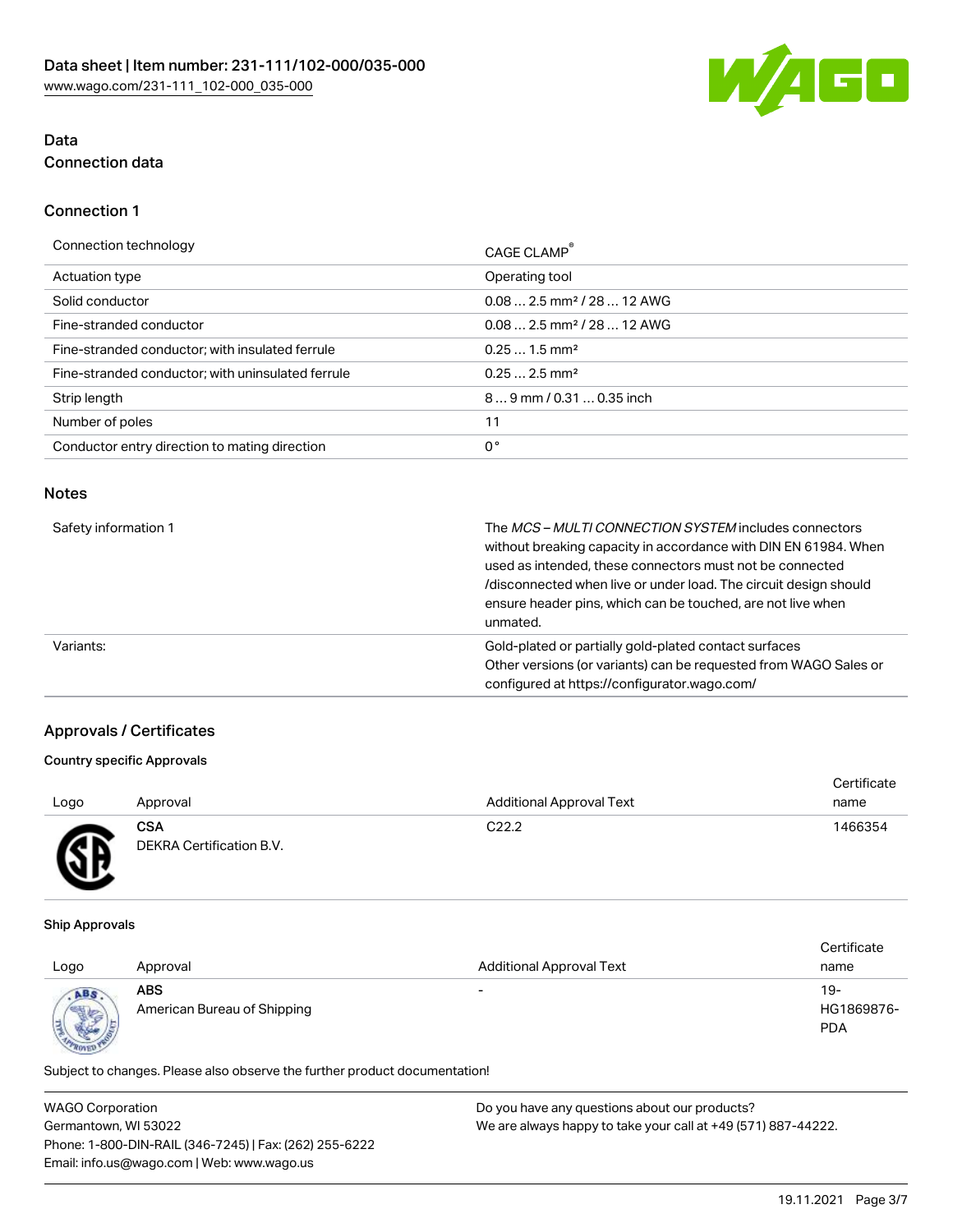

#### UL-Approvals

| Logo    | Approval                             | <b>Additional Approval Text</b> | Certificate<br>name |
|---------|--------------------------------------|---------------------------------|---------------------|
| J<br>₩₩ | UR<br>Underwriters Laboratories Inc. | <b>UL 1977</b>                  | E45171              |

## Counterpart

|                                          | Item no.231-611<br>Male connector; 11-pole; Pin spacing 5 mm; gray                                              |            | www.wago.com/231-611         |          |  |
|------------------------------------------|-----------------------------------------------------------------------------------------------------------------|------------|------------------------------|----------|--|
|                                          | Item no.231-141/001-000<br>Male header; 11-pole; THT; 1.0 x 1.0 mm solder pin; straight; pin spacing 5 mm; gray |            | www.wago.com/231-141/001-000 |          |  |
|                                          | Item no.231-441/001-000<br>Male header; 11-pole; THT; 1.0 x 1.0 mm solder pin; angled; pin spacing 5 mm; gray   |            | www.wago.com/231-441/001-000 |          |  |
| <b>Downloads</b><br><b>Documentation</b> |                                                                                                                 |            |                              |          |  |
| <b>Additional Information</b>            |                                                                                                                 |            |                              |          |  |
| Technical explanations                   |                                                                                                                 | 2019 Apr 3 | pdf<br>2.0 MB                | Download |  |

# Installation Notes

Subject to changes. Please also observe the further product documentation!

WAGO Corporation Germantown, WI 53022 Phone: 1-800-DIN-RAIL (346-7245) | Fax: (262) 255-6222 Email: info.us@wago.com | Web: www.wago.us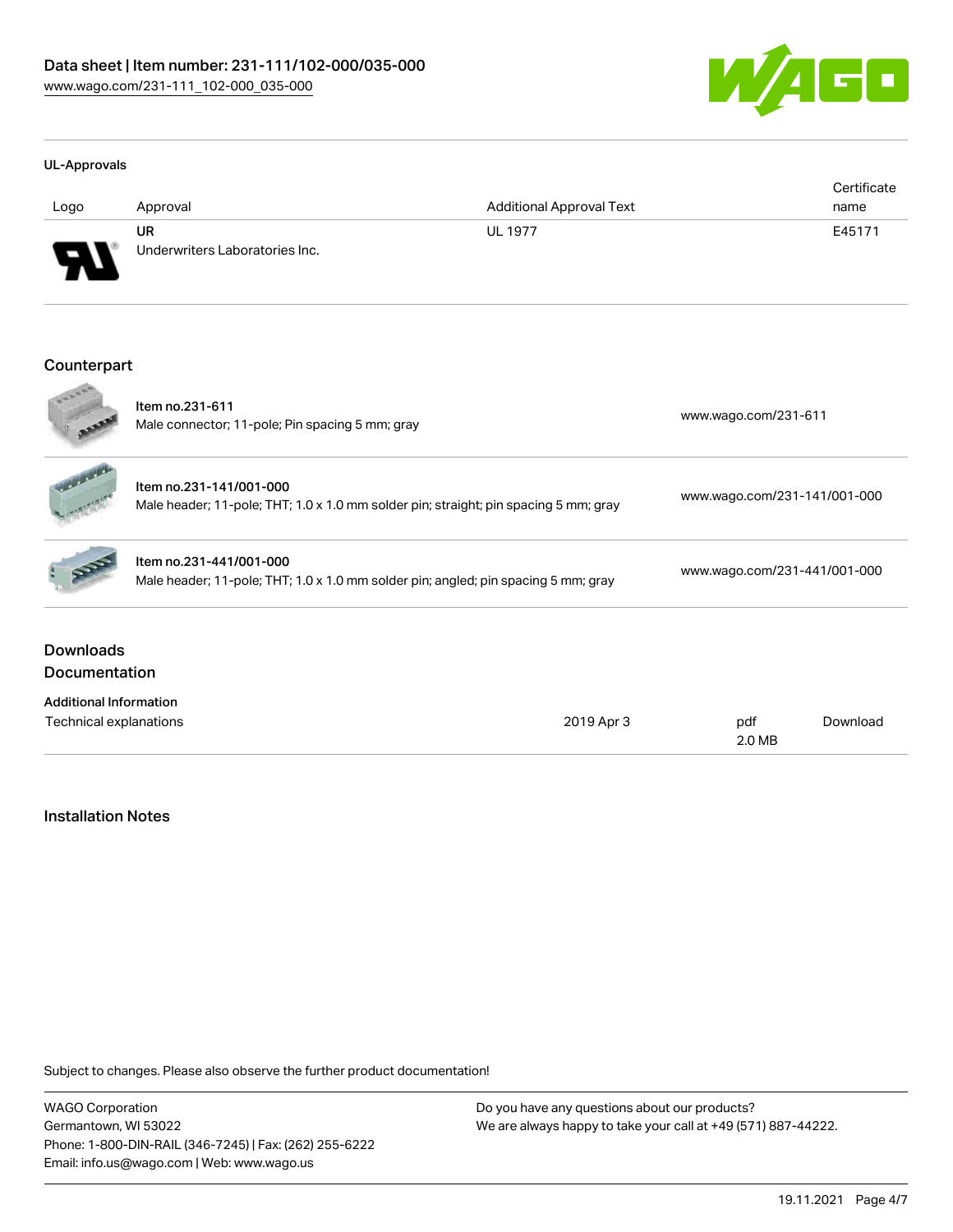



Total pole number for female connectors = pole number for male header

#### Application



Female connectors with a built-in end plate require no extra space, while maintaining the nominal cross-section. This means: Total length of female connectors is reduced to "pole no. x pin spacing"!



Inserting a conductor via 3.5 mm screwdriver – CAGE CLAMP® actuation parallel to conductor entry.



Inserting a conductor via 3.5 mm screwdriver – CAGE CLAMP® actuation perpendicular to conductor entry.



Inserting a conductor into CAGE CLAMP® unit via operating lever (231-291).

Subject to changes. Please also observe the further product documentation!

WAGO Corporation Germantown, WI 53022 Phone: 1-800-DIN-RAIL (346-7245) | Fax: (262) 255-6222 Email: info.us@wago.com | Web: www.wago.us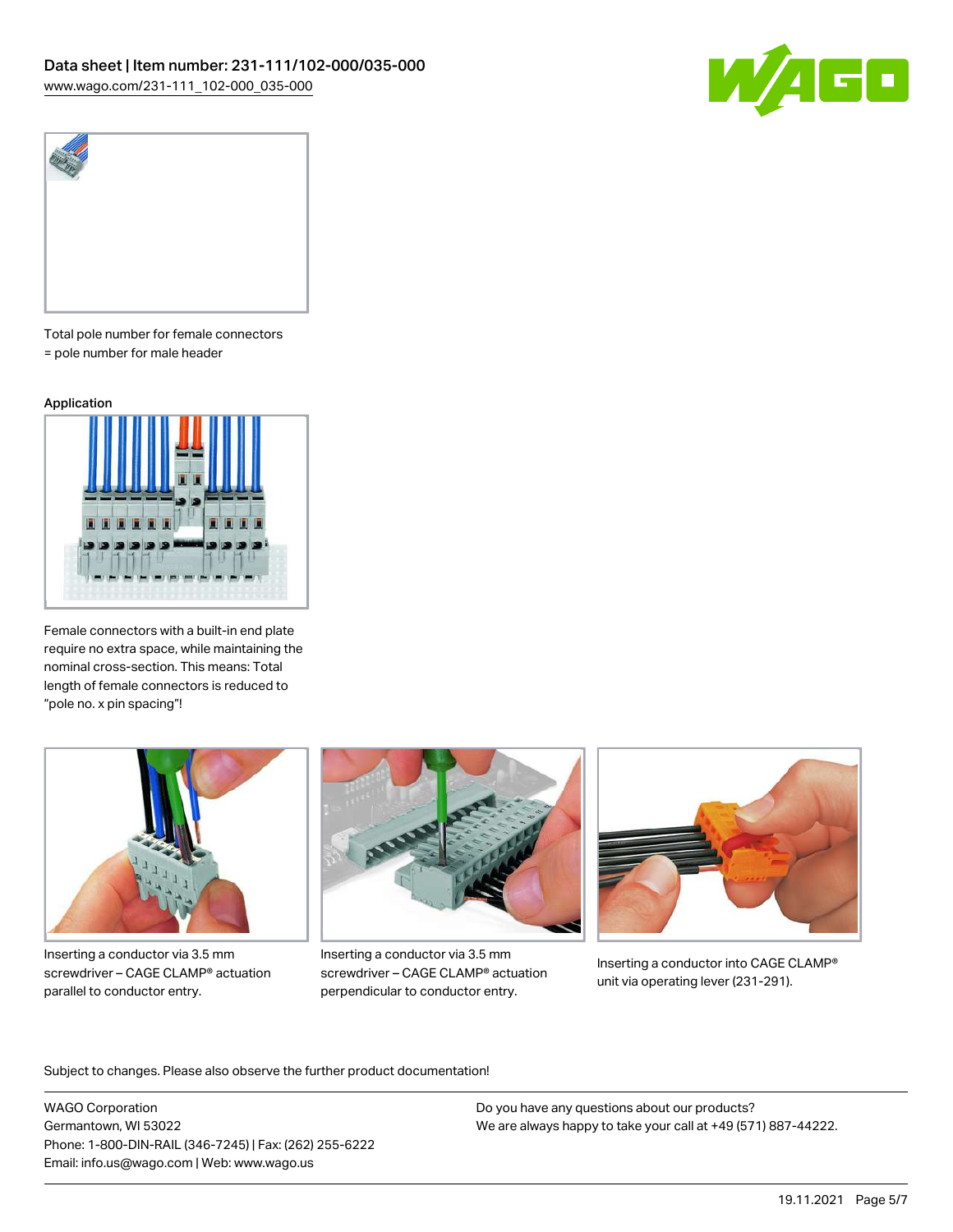



Inserting a conductor via operating tool.



Coding a female connector by removing coding finger(s).



Testing – female connector with CAGE CLAMP®

Integrated test ports for testing perpendicular to conductor entry via 2 or 2.3 mm Ø test plug

### Installation

Subject to changes. Please also observe the further product documentation!

WAGO Corporation Germantown, WI 53022 Phone: 1-800-DIN-RAIL (346-7245) | Fax: (262) 255-6222 Email: info.us@wago.com | Web: www.wago.us